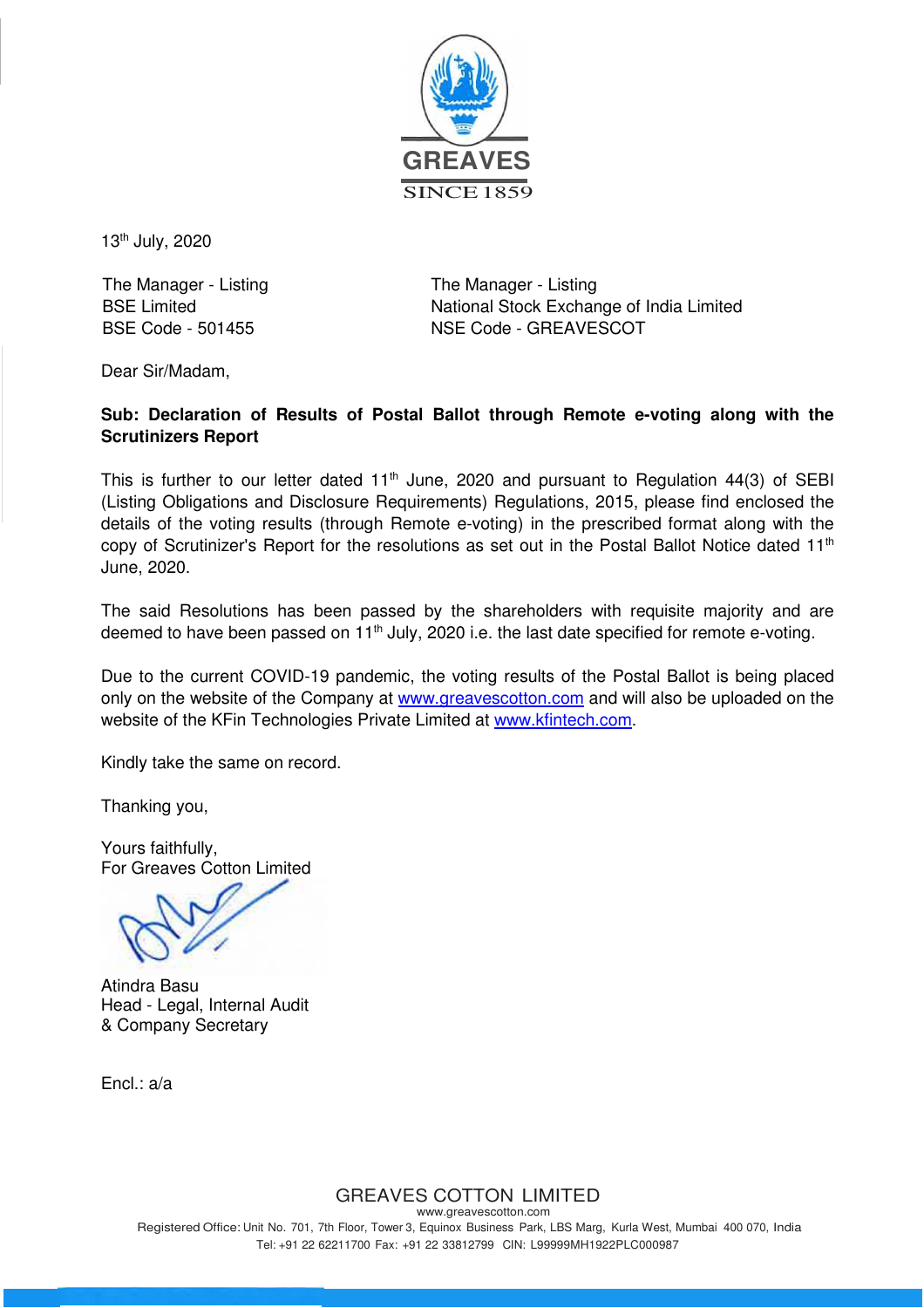| Company Name                                                   | <b>IGREAVES COTTON LTD</b>                                                                                              |
|----------------------------------------------------------------|-------------------------------------------------------------------------------------------------------------------------|
| Date of the AGM/EGM                                            | July 11, 2020 (Date on which the resolution is deemed to have been passed i.e. last date specified for remote e-voting) |
| Total number of shareholders on record date                    | 82523                                                                                                                   |
| No. of shareholders present in the meeting either in person or | Not Applicable                                                                                                          |
| <b>Promoters and Promoter Group:</b>                           |                                                                                                                         |
| Public:                                                        |                                                                                                                         |
| No. of Shareholders attended the meeting through Video         | Not Applicable                                                                                                          |
| <b>Promoters and Promoter Group:</b>                           |                                                                                                                         |
| Public:                                                        |                                                                                                                         |

| Resolution required: (Ordinary/ Special) |                                  | SPECIAL - To approve Greaves Cotton - Employees Stock Option Plan 2020 |                              |                                                                                                 |              |                                 |                                                                           |                                                                 |
|------------------------------------------|----------------------------------|------------------------------------------------------------------------|------------------------------|-------------------------------------------------------------------------------------------------|--------------|---------------------------------|---------------------------------------------------------------------------|-----------------------------------------------------------------|
| Whether promoter/ promoter group are     |                                  | No                                                                     |                              |                                                                                                 |              |                                 |                                                                           |                                                                 |
| interested in the agenda/resolution?     |                                  |                                                                        |                              |                                                                                                 |              |                                 |                                                                           |                                                                 |
| Category                                 | Mode of Voting                   | No. of shares<br>held $(1)$                                            | No. of votes<br>polled $(2)$ | % of Votes Polled No. of Votes – in<br>on outstanding<br><b>shares</b><br>$(3)=[(2)/(1)]$ * 100 | favour $(4)$ | $No. of Votes -$<br>against (5) | % of Votes in<br>Ifavour on votes<br><b>polled</b><br>$(6)=[(4)/(2)]*100$ | % of Votes<br>against on votes<br>polled<br>$(7)=[(5)/(2)]*100$ |
|                                          |                                  |                                                                        |                              |                                                                                                 |              |                                 |                                                                           |                                                                 |
| Promoter and Promoter Group              | E-Voting                         | 126749177                                                              | 126749177                    | 100.0000                                                                                        | 126749177    | 01                              | 100.0000                                                                  | 0.0000                                                          |
|                                          | Poll                             |                                                                        |                              | 0.0000                                                                                          | 00           |                                 | 0.0000                                                                    | 0.0000                                                          |
|                                          | Postal Ballot (if                |                                                                        |                              | 0.0000                                                                                          | 00           |                                 | 0.0000                                                                    | 0.0000                                                          |
|                                          | applicable)                      |                                                                        |                              |                                                                                                 |              |                                 |                                                                           |                                                                 |
| Public-Institutions                      | E-Voting                         | 64019940                                                               | 34378943                     | 53.7004                                                                                         | 23832265     | 10546678                        | 69.3222                                                                   | 30.6777                                                         |
|                                          | Poll                             |                                                                        |                              | 0.0000                                                                                          | 00           |                                 | 0.0000                                                                    | 0.0000                                                          |
|                                          | Postal Ballot (if<br>applicable) |                                                                        |                              | 0.0000                                                                                          | 00           |                                 | 0.0000                                                                    | 0.0000                                                          |
| Public- Non Institutions                 | E-Voting                         | 40437678                                                               | 1746712                      | 4.3195                                                                                          | 1706255      | 40457                           | 97.6838                                                                   | 2.3161                                                          |
|                                          | Poll                             |                                                                        |                              | 0.0000                                                                                          | 00           |                                 | 0.0000                                                                    | 0.0000                                                          |
|                                          | Postal Ballot (if<br>applicable) |                                                                        |                              | 0.0000                                                                                          | 00           |                                 | 0.0000                                                                    | 0.0000                                                          |
|                                          | Total                            | 231206795                                                              | 162874832                    | 70.4455                                                                                         | 152287697    | 10587135                        | 93.4998                                                                   | 6.5002                                                          |

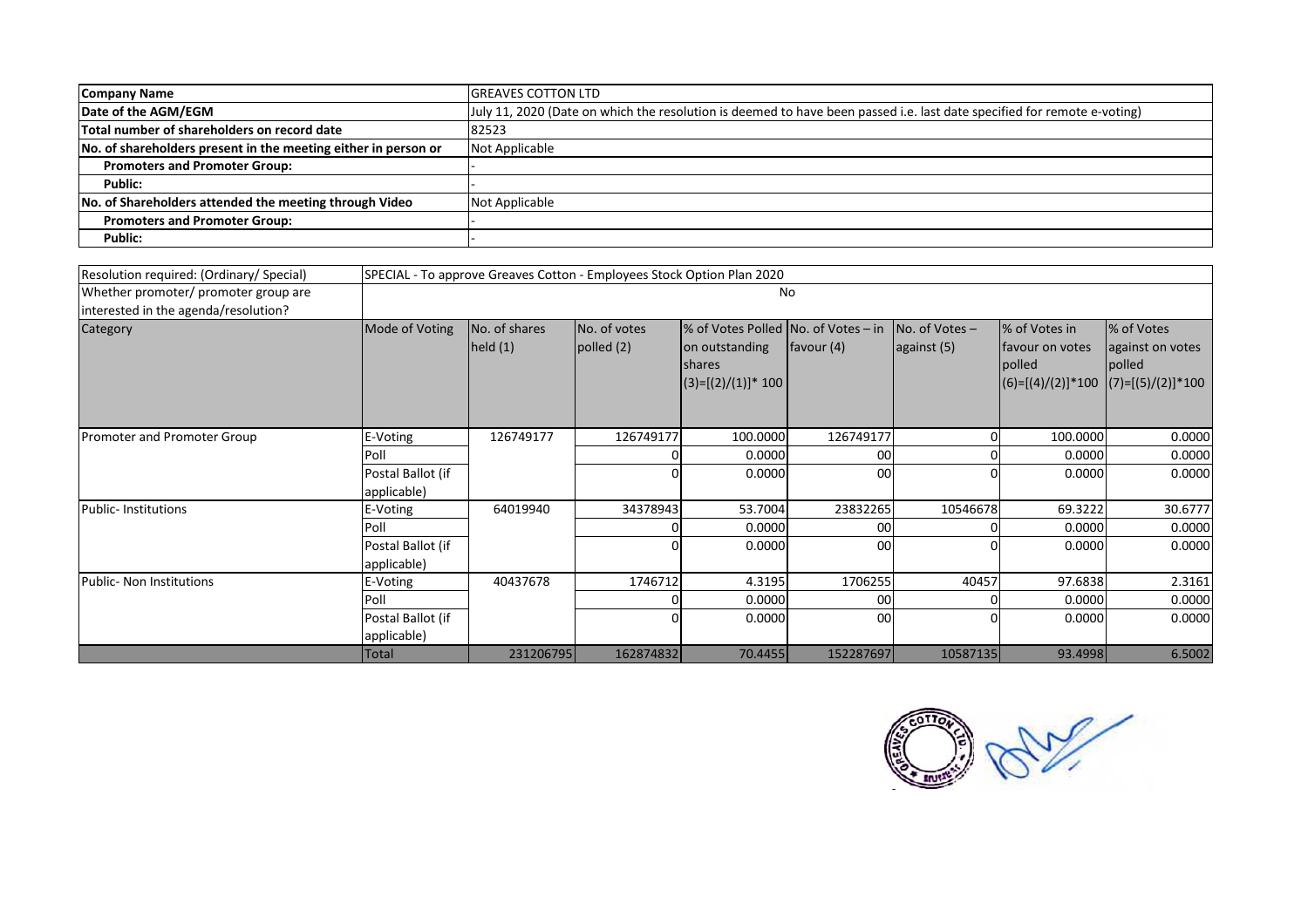| Resolution required: (Ordinary/Special)                                      | SPECIAL - To extend approval of 'Greaves Cotton - Employees Stock Option Plan 2020' for the employees of the Holding Company and its Subsidiary<br>Company (ies) |                          |                            |                                                                                            |            |                                 |                                            |                                                                                     |
|------------------------------------------------------------------------------|------------------------------------------------------------------------------------------------------------------------------------------------------------------|--------------------------|----------------------------|--------------------------------------------------------------------------------------------|------------|---------------------------------|--------------------------------------------|-------------------------------------------------------------------------------------|
| Whether promoter/ promoter group are<br>interested in the agenda/resolution? | No                                                                                                                                                               |                          |                            |                                                                                            |            |                                 |                                            |                                                                                     |
| Category                                                                     | Mode of Voting                                                                                                                                                   | No. of shares<br>held(1) | No. of votes<br>polled (2) | % of Votes Polled No. of Votes – in<br>on outstanding<br>shares<br>$(3)=[(2)/(1)]^{*}$ 100 | favour (4) | $No. of Votes -$<br>against (5) | % of Votes in<br>favour on votes<br>polled | % of Votes<br>against on votes<br>polled<br>$ (6)=[(4)/(2)]*100  (7)=[(5)/(2)]*100$ |
| <b>Promoter and Promoter Group</b>                                           | E-Voting                                                                                                                                                         | 126749177                | 126749177                  | 100.0000                                                                                   | 126749177  |                                 | 100.0000                                   | 0.0000                                                                              |
|                                                                              | Poll                                                                                                                                                             |                          |                            | 0.0000                                                                                     | 00         |                                 | 0.0000                                     | 0.0000                                                                              |
|                                                                              | Postal Ballot (if                                                                                                                                                |                          |                            | 0.0000                                                                                     | 00         |                                 | 0.0000                                     | 0.0000                                                                              |
| <b>Public-Institutions</b>                                                   | E-Voting                                                                                                                                                         | 64019940                 | 34378943                   | 53.7004                                                                                    | 23832265   | 10546678                        | 69.3222                                    | 30.6777                                                                             |
|                                                                              | Poll                                                                                                                                                             |                          |                            | 0.0000                                                                                     | 00         |                                 | 0.0000                                     | 0.0000                                                                              |
|                                                                              | Postal Ballot (if<br>applicable)                                                                                                                                 |                          |                            | 0.0000                                                                                     | 00         |                                 | 0.0000                                     | 0.0000                                                                              |
| Public- Non Institutions                                                     | E-Voting                                                                                                                                                         | 40437678                 | 1746687                    | 4.3195                                                                                     | 1703758    | 42929                           | 97.5422                                    | 2.4577                                                                              |
|                                                                              | Poll                                                                                                                                                             |                          |                            | 0.0000                                                                                     | 00         |                                 | 0.0000                                     | 0.0000                                                                              |
|                                                                              | Postal Ballot (if<br>applicable)                                                                                                                                 |                          |                            | 0.0000                                                                                     | 00         |                                 | 0.0000                                     | 0.0000                                                                              |
|                                                                              | Total                                                                                                                                                            | 231206795                | 162874807                  | 70.4455                                                                                    | 152285200  | 10589607                        | 93.4983                                    | 6.5017                                                                              |

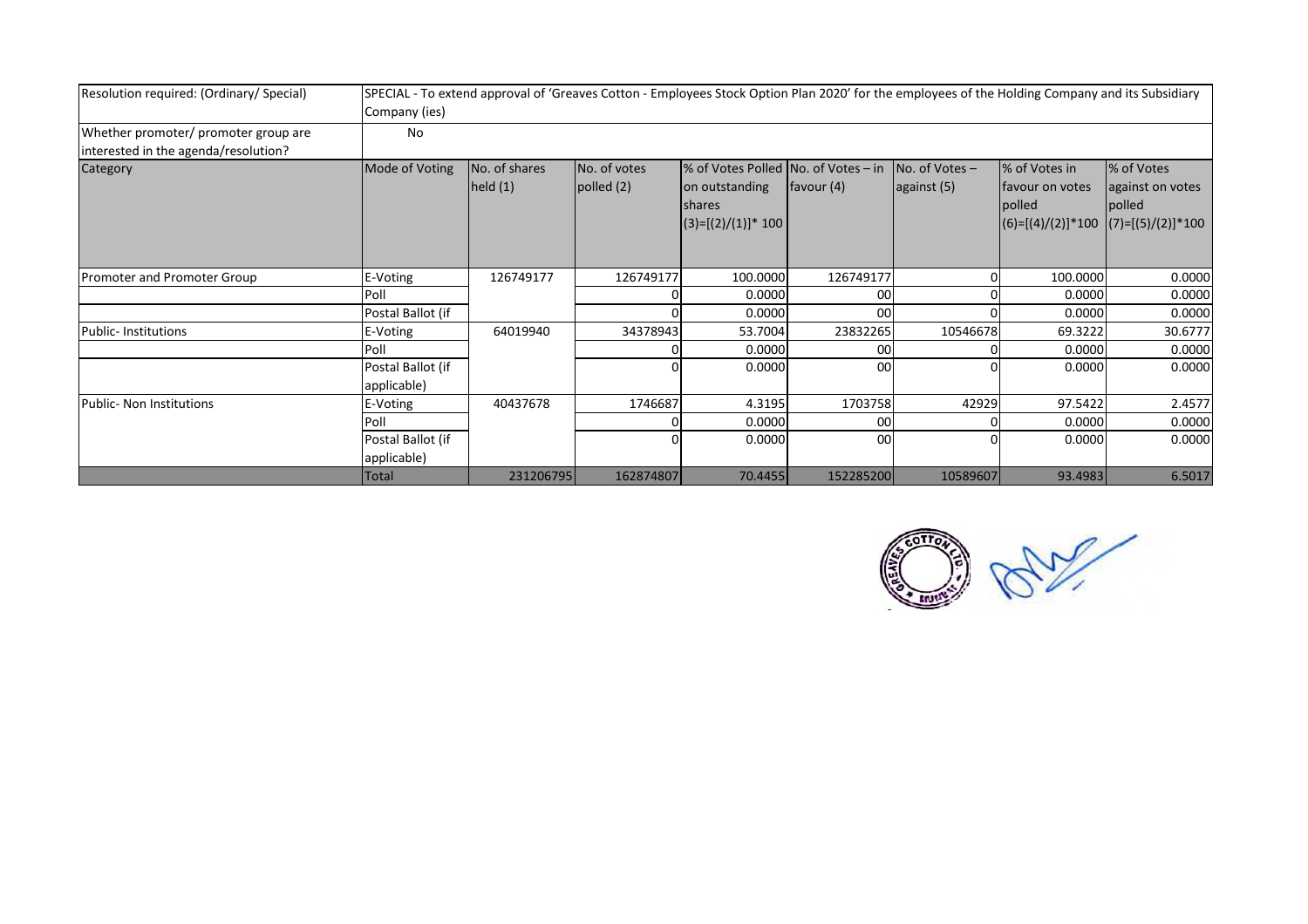

*Sunny Gogiya & Associates Practising Company Secretary*

# **SCRUTINIZER'S REPORT**

July 11, 2020

To, The Chairman Greaves Cotton Limited Unit No. 701, 7th Floor, Tower 3, Equinox Business Park, LBS Marg, Kurla West, Mumbai -400070

# **Sub: Greaves Cotton Limited – Scrutinizer's Report on Postal Ballot (E-voting) Results**

Dear Sir,

The Board of Directors of Greaves Cotton Limited (hereinafter referred to as "*the Company")*  through circular resolution dated May 30, 2020, have appointed me as a Scrutinizer to conduct and scrutinize the Postal Ballot E-voting process in a fair and transparent manner in respect of all resolutions as circulated/stated in the Postal Ballot notice dated June 11, 2020.

In compliance with provisions of Sections 108 and 110 and other applicable provisions, if any, of the Companies Act, 2013 ("the Act) read with rules made thereunder, Regulation 44 of the Securities and Exchange Board of India (Listing Obligations and Disclosure Requirements) Regulations, 2015 ("SEBI Listing Regulations") and in accordance with the provisions of the General Circulars No. 14/2020 dated April 08, 2020 and 17/2020 dated April 13, 2020 issued by Ministry of Corporate Affairs **("MCA Circulars")**, the Company had provided facility for voting through electronic means (E-voting) to all Members of the Company, to enable them to cast their votes electronically instead of submitting the postal ballot form.

The Company has engaged services of its Registrar and Share Transfer Agent viz KFin Technologies Private Limited, as the Electronic Voting Service Provider hereinafter referred to as "KFintech" or "EVSP" or "RTA" who had made necessary arrangements to facilitate e-voting by shareholders of the Company on their websit[e https://evoting.karvy.com.](https://evoting.karvy.com/) The Company had sent the Postal ballot Notice including all requisite information required to cast the vote, in electronic form only to all its members who have registered their e-mail addresses with the Company / Registrar & Transfer Agents / Depository Participants. The communication of the assent or dissent of the Members was sought through the e-voting system only.

In order to facilitate those members who had not yet registered their e-mail address, a proper procedure was laid down to shareholders to get their email address registered with the RTA so that they could also participate in the e-voting extended by the Company.

The Company and the RTA had uploaded the notice together with the explanatory statement on their respective websites viz[. www.greavescotton.com](http://www.greavescotton.com/) an[d https://evoting.karvy.com/.](https://evoting.karvy.com/)

The Company and the RTA has complied with, all the necessary formalities specified under the Act, the Rules and MCA circulars issued in this regard.

> GOGIYA SUNNY LAKHMICHAND Digitally signed by GOGIYA SUNNY LAKHMICHAND Date: 2020.07.11 19:11:24 +05'30'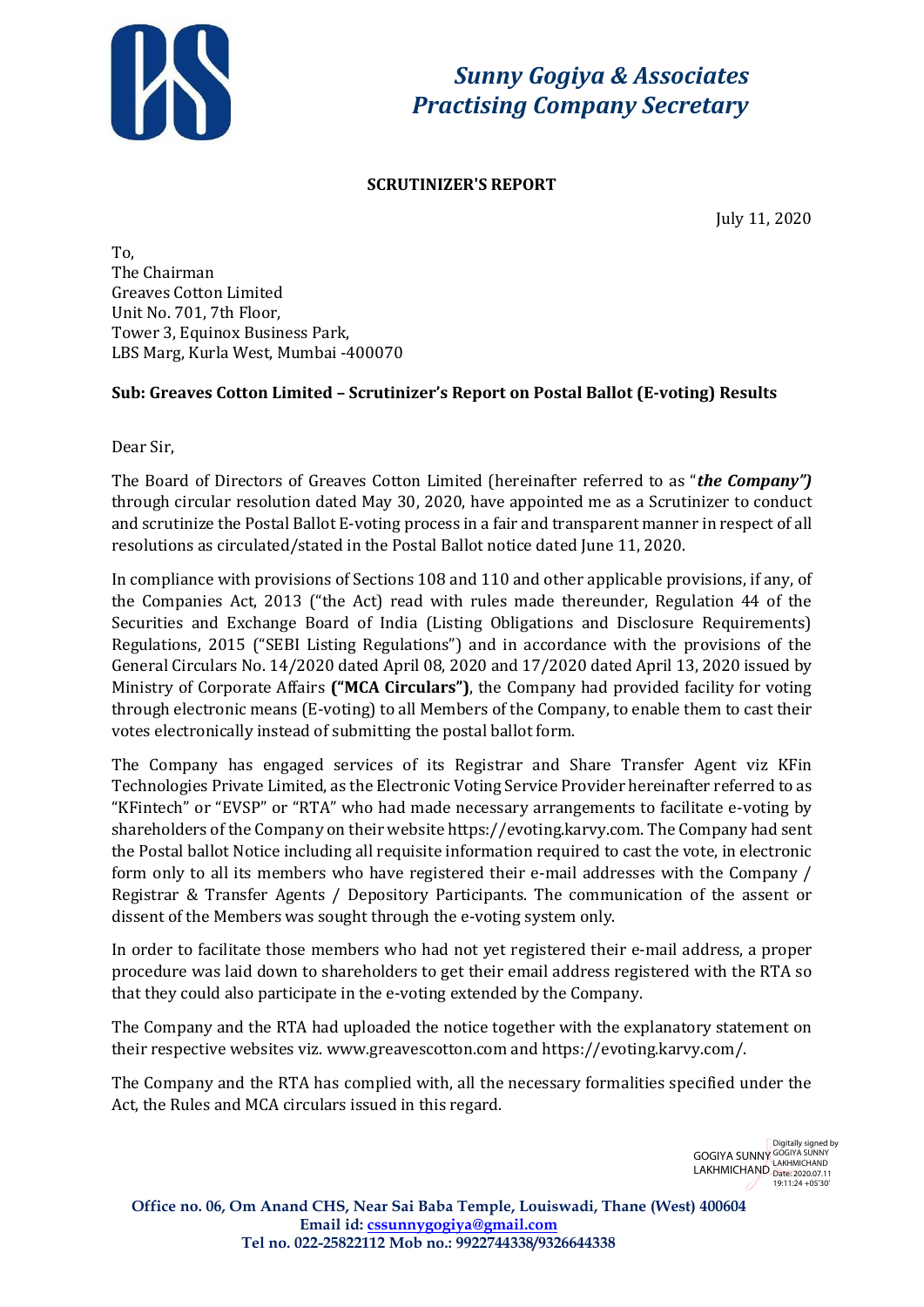

# *Sunny Gogiya & Associates Practising Company Secretary*

The aforesaid Postal Ballot Notice was sent on June 11, 2020 to all the members of the Company through e-mail who have registered their e-mail addresses as on June 05, 2020.

The Management of the Company is responsible for ensuring compliance with the requirements of the Act and the Rules there under and SEBI Listing Regulations relating to the items being placed for approval of the members through postal ballot by e-voting.

My responsibility as the Scrutinizer of the voting process (through e-voting), was restricted to scrutinize the e-voting process , in a s fair and transparent manner and to prepare a scrutinizer's report of the votes cast in favour and in against the resolutions as stated in the Notice, based on the reports generated from the e-voting system provided by EVSP.

I report that the Notice was sent through email to 65,327 members whose email id was registered with the Depositories and as made available with the RTA. The total number of members as on cut-off date was 82,523. The e-voting period commenced from Friday, June 12, 2020 at 9.00 a.m. IST and ended on Saturday, July 11, 2020 at 5.00 p.m. IST. A public notice with regard to the Postal Ballot Notice was published on June 12, 2020 in Business Standard (all editions) English Newspaper and in Navshakti (Mumbai edition) Marathi Newspaper, providing requisite information and contact details of the EVSP for registering email Id and queries on e-voting.

The items for which approval of the shareholders of the Company was sought as stated in the notice are mentioned hereunder:

# **Special Resolutions:**

1. To approve 'Greaves Cotton - Employees Stock Option Plan 2020'

2. To extend approval of 'Greaves Cotton - Employees Stock Option Plan 2020' for the employees of the Holding Company and its Subsidiary Company (ies).

# **SUMMARY OF VOTES CAST**

The e-voting process concluded at 5:00 p.m. on July 11, 2020. After closure of e-voting process the votes cast through e-voting facility were duly un-blocked by me as a scrutinizer in the presence of Mr. Avinash Sachdev and Mr. Neeraj Parwani witnesses, not in employment of the Company, as prescribed under sub-rule 4(xii) of Rule 20 of the Companies (Management and Administration) Rules, 2014. Since, e-voting facility provided by KFintech, the details of the evoting exercised by the Members were duly complied by KFintech. The details of e-voting, the compilation of the register containing the statement of member's name, DP Id/Client Id and/or Folio number, number of shares held, number of votes exercised, votes in favour, vote against were registered by KFintech i.e[. https://evoting.karvy.com/.](https://evoting.karvy.com/) Were duly scrutinised.

> GOGIYA SUNNY GOGIYA SUNNY LAKHMICHAND LAKHMICHAND Digitally signed by 19:12:24 +05'30'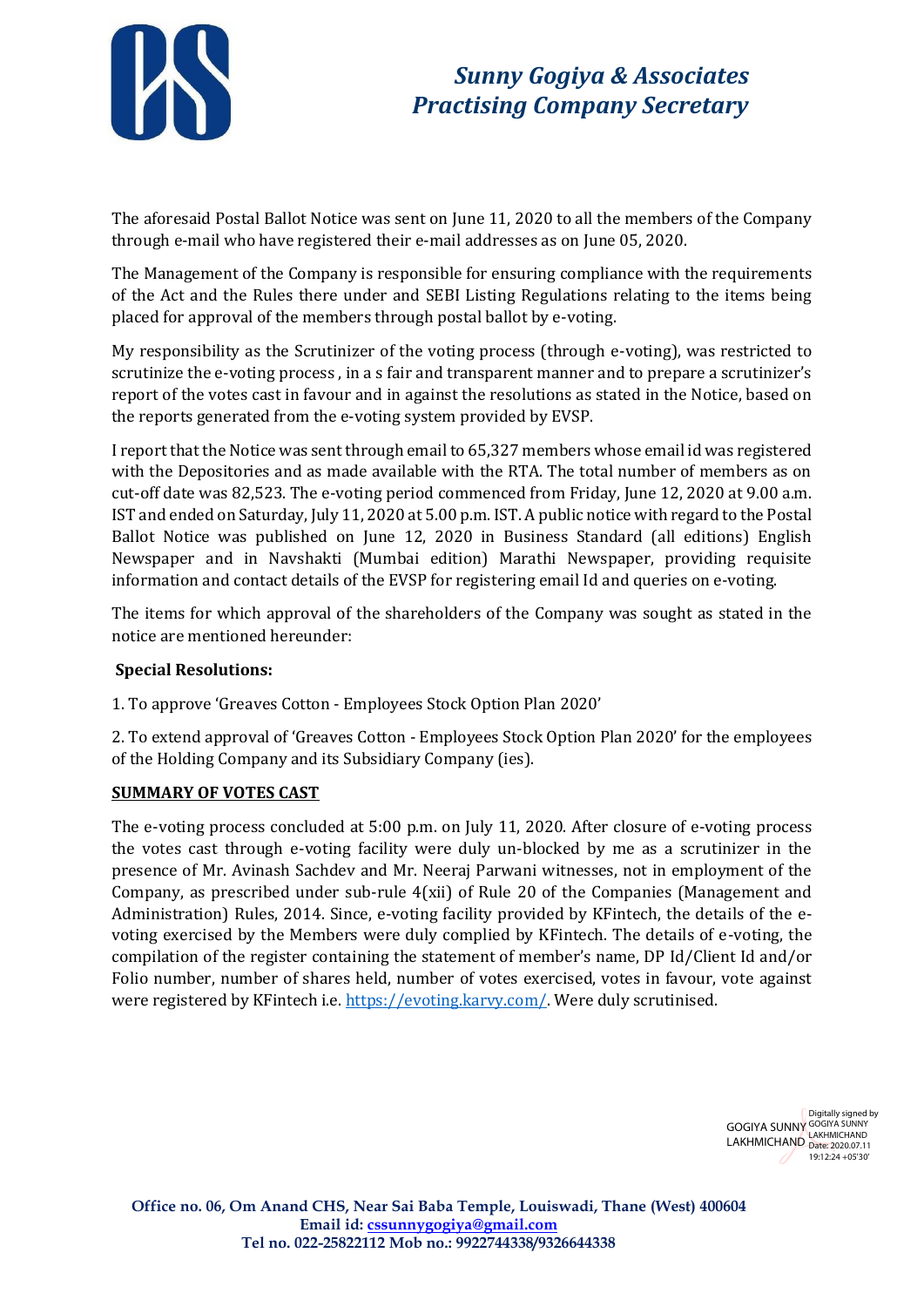

# **Item No. 1: As a Special Resolution**

### **To approve 'Greaves Cotton - Employees Stock Option Plan 2020'**

| Total no. of members                        | 82,523                                      |                  |  |  |
|---------------------------------------------|---------------------------------------------|------------------|--|--|
| Total no. of Equity Shares                  | 231,206,795                                 |                  |  |  |
| E-voting as per Postal Ballot Notice        | From 9:00 a.m. on Friday June 12, 2020 till |                  |  |  |
|                                             | 5:00 p.m. on Saturday July 11, 2020         |                  |  |  |
|                                             | Number of Votes                             | Number of Shares |  |  |
| Total votes cast through e-voting           | 335                                         | 164,930,795      |  |  |
| Less: Invalid e-voting abstained/less voted |                                             | 2,055,963        |  |  |
| Refer note below                            |                                             |                  |  |  |
| Net e-voting considered valid               | 335                                         | 162,874,832      |  |  |
| $N$ $\cap$ T $\Gamma$                       |                                             |                  |  |  |

NOTE:

- (i) Votes cast in favour or against has been considered on the basis of number of shares held as on cut-off date reckoned for the purpose of the postal ballot.
- (ii) A vote cast in favour or against is calculated based on the valid votes cast through remote e-voting.

| <b>Promote</b>            | No. of      | No. of votes | $%$ of        | No. of votes | No. of     | $%$ of        | $%$ of        |
|---------------------------|-------------|--------------|---------------|--------------|------------|---------------|---------------|
| r/Public                  | shares held | polled       | votes         | in favour    | votes      | votes in      | votes in      |
|                           |             |              | polled        |              | against    | favour        | against       |
|                           |             |              | <sub>on</sub> | (4)          |            | <sub>on</sub> | <sub>on</sub> |
|                           | (1)         | (2)          | outsta        |              | (5)        | votes         | votes         |
|                           |             |              | nding         |              |            | polled        | polled        |
|                           |             |              | shares        |              |            | (6)           | (7)           |
|                           |             |              | $(3) =$       |              |            | $=(4)$ /      | $= (5) /$     |
|                           |             |              | $(2)$ /       |              |            | (2)           | (2)           |
|                           |             |              | (1)           |              |            | $*100$        | $*100$        |
|                           |             |              | $*100$        |              |            |               |               |
| Promoter                  |             |              |               |              |            |               |               |
| and                       | 126,749,177 | 126,749,177  | 100.00        | 126,749,177  | <b>NIL</b> | 100.00        | <b>NIL</b>    |
| Promoter                  |             |              |               |              |            |               |               |
| Group                     |             |              |               |              |            |               |               |
| Public -                  |             |              |               |              |            |               |               |
| Institution<br>al Holders | 64,019,940  | 34,378,943   | 53.70         | 23,832,265   | 10,546,678 | 69.32         | 30.68         |
| Public -                  | 40,437,678  | 1,746,712    | 4.32          | 1,706,255    | 40,457     | 97.68         | 2.32          |
| Others                    |             |              |               |              |            |               |               |
| <b>Total</b>              | 231,206,795 | 162,874,832  | 70.45         | 152,287,697  | 10,587,135 | 93.50         | 6.50          |

#### **Summary of e-voting through Postal Ballot**

# **Results:**

As the number of vote cast in favour of the resolution is more than three times the number of votes cast against, I report that the Special Resolution as per Item No. 1 as set forth in the Postal Ballot Notice dated June 11, 2020 has been passed by the members with requisite majority. The Resolution is deemed as passed on the last date of the voting i.e. Saturday, July 11, 2020.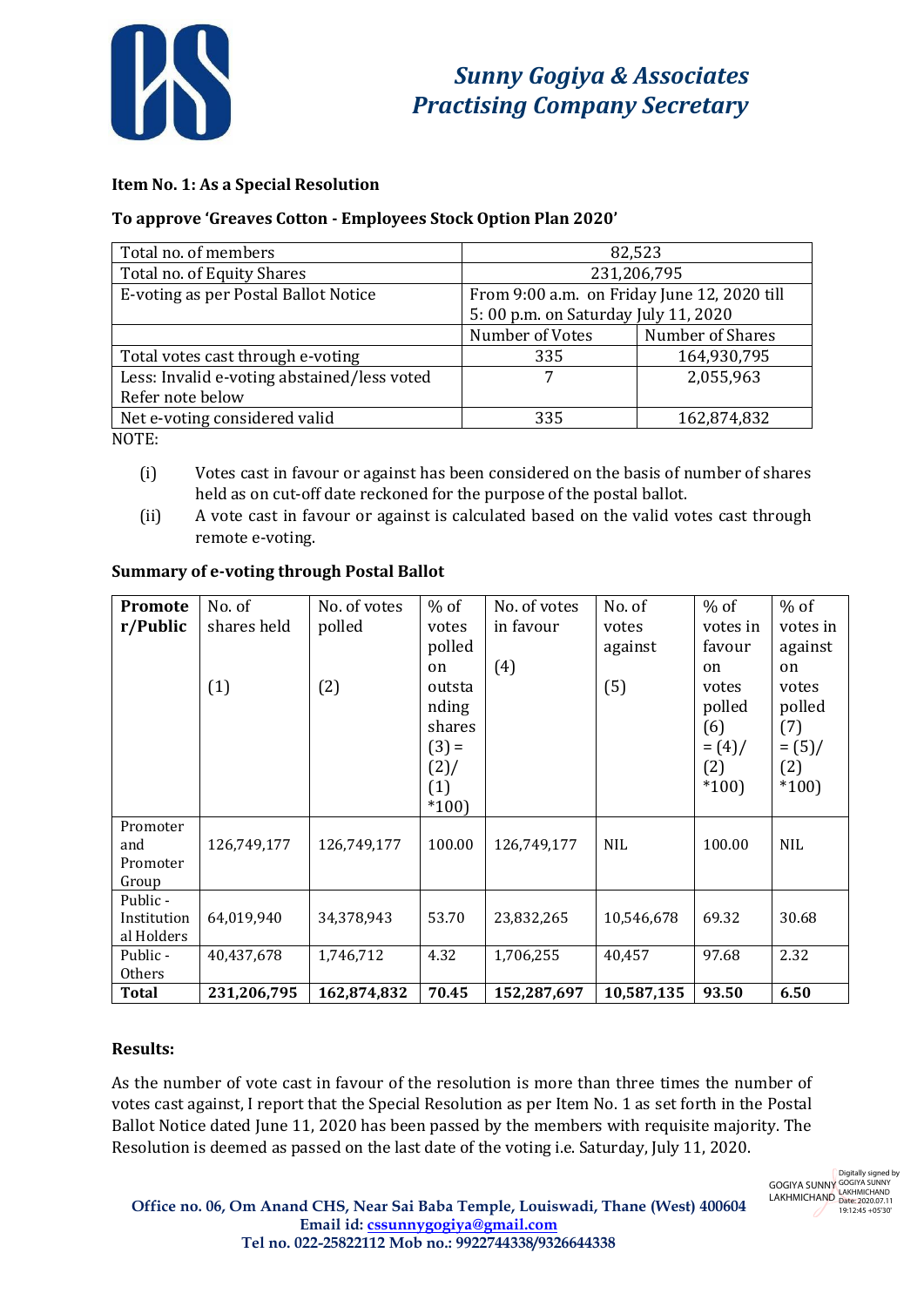

# **Item No. 2: As a Special Resolution**

**To extend approval of 'Greaves Cotton - Employees Stock Option Plan 2020' for the employees of the Holding Company and its Subsidiary Company (ies).**

| Total no. of members                        | 82,523                                      |                  |  |  |
|---------------------------------------------|---------------------------------------------|------------------|--|--|
| Total no. of Equity Shares                  | 231,206,795                                 |                  |  |  |
| E-voting as per Postal Ballot Notice        | From 9:00 a.m. on Friday June 12, 2020 till |                  |  |  |
|                                             | 5:00 p.m. on Saturday July 11, 2020         |                  |  |  |
|                                             | Number of Votes                             | Number of Shares |  |  |
| Total votes cast through e-voting           | 335                                         | 164,930,795      |  |  |
| Less: Invalid e-voting abstained/less voted | 8                                           | 2,055,988        |  |  |
| Refer note below                            |                                             |                  |  |  |
| Net e-voting (A+B) considered valid         | 335                                         | 162,874,807      |  |  |
| $\sqrt{2}$                                  |                                             |                  |  |  |

NOTE:

- (i) Votes cast in favour or against has been considered on the basis of number of shares held as on cut-off date reckoned for the purpose of the postal ballot.
- (ii) A vote cast in favour or against is calculated based on the valid votes cast through remote e-voting.

| Promoter/                            | No. of             | No. of votes  | $%$ of                                                                   | No. of votes     | No. of                  | $%$ of                                                             | $%$ of                                                                  |
|--------------------------------------|--------------------|---------------|--------------------------------------------------------------------------|------------------|-------------------------|--------------------------------------------------------------------|-------------------------------------------------------------------------|
| <b>Public</b>                        | shares held<br>(1) | polled<br>(2) | votes<br>polled<br>on<br>outsta<br>nding<br>shares<br>$(3) =$<br>$(2)$ / | in favour<br>(4) | votes<br>against<br>(5) | votes<br>in<br>favour<br>on<br>votes<br>polled<br>(6)<br>$= (4) /$ | votes in<br>against<br>on<br>votes<br>polled<br>(7)<br>$= (5) /$<br>(2) |
|                                      |                    |               | (1)<br>$*100$                                                            |                  |                         | (2)<br>$*100$                                                      | $*100$                                                                  |
| Promoter and<br>Promoter<br>Group    | 126,749,177        | 126,749,177   | 100.00                                                                   | 126,749,177      | <b>NIL</b>              | 100.00                                                             | <b>NIL</b>                                                              |
| Public -<br>Institutional<br>Holders | 64,019,940         | 34,378,943    | 53.70                                                                    | 23,832,265       | 10,546,678              | 69.32                                                              | 30.68                                                                   |
| Public –<br>Others                   | 40,437,678         | 1,746,687     | 4.32                                                                     | 1,703,758        | 42,929                  | 97.54                                                              | 2.46                                                                    |
| <b>Total</b>                         | 231,206,795        | 162,874,807   | 70.45                                                                    | 152,285,200      | 10,589,607              | 93.50                                                              | 6.50                                                                    |

#### **Summary of e-voting through Postal Ballot**

#### **Results:**

As the number of vote cast in favour of the resolution is more than three times the number of votes cast against, I report that the Special Resolution as per Item No. 2 as set forth in the Postal Ballot Notice dated June 11, 2020 has been passed by the members with requisite majority. The Resolution is deemed as passed on the last date of the voting i.e. Saturday, July 11, 2020.

GOGIYA SUNNY LAKHMICHAND Digitally signed by GOGIYA SUNNY LAKHMICHAND Date: 2020.07.11 19:13:05 +05'30'